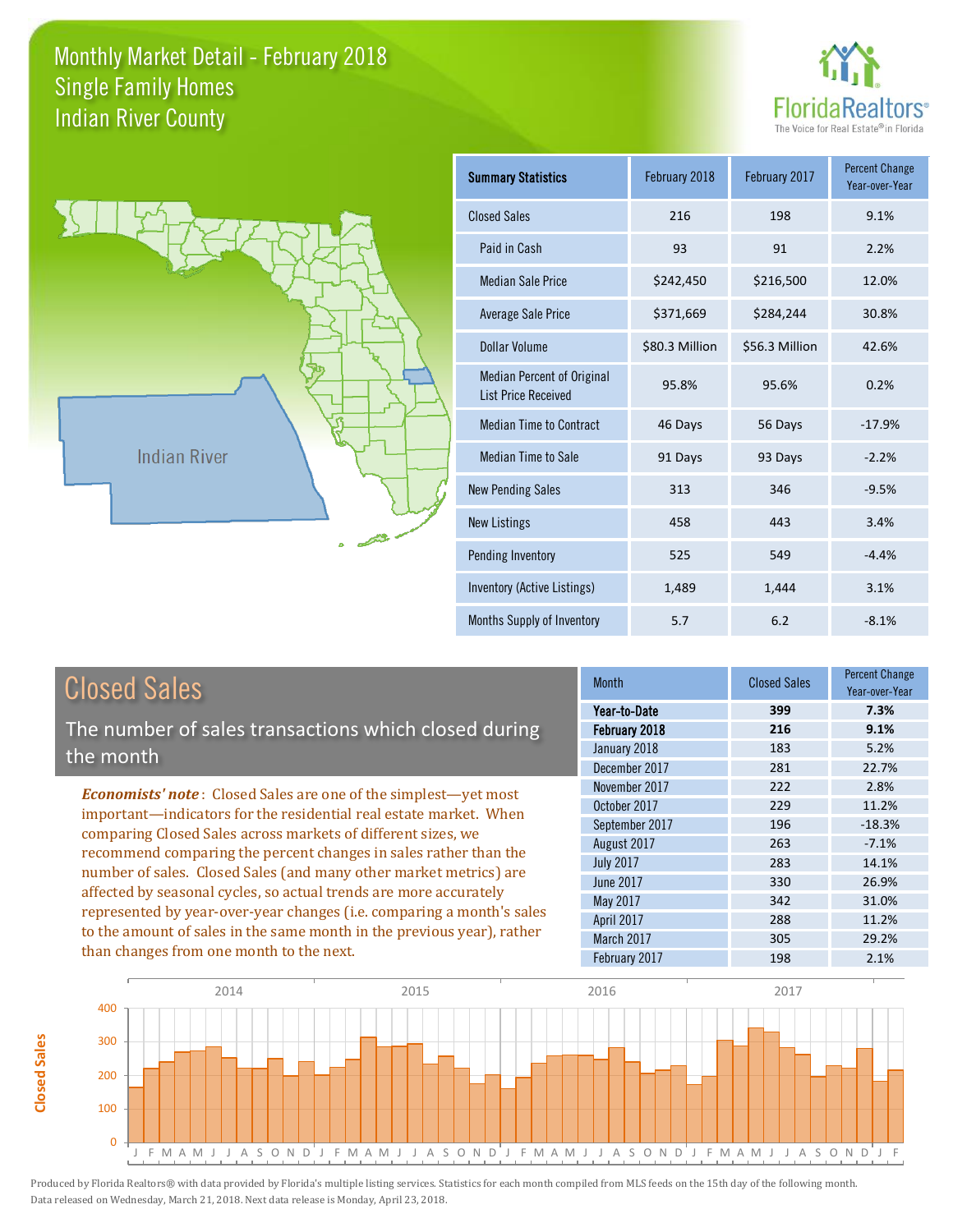this statistic should be interpreted with care.



133 13.7%

| Cash Sales                                                                     | <b>Month</b>     | <b>Cash Sales</b> | <b>Percent Change</b><br>Year-over-Year |
|--------------------------------------------------------------------------------|------------------|-------------------|-----------------------------------------|
|                                                                                | Year-to-Date     | 166               | 0.0%                                    |
| The number of Closed Sales during the month in which                           | February 2018    | 93                | 2.2%                                    |
|                                                                                | January 2018     | 73                | $-2.7%$                                 |
| buyers exclusively paid in cash                                                | December 2017    | 110               | 6.8%                                    |
|                                                                                | November 2017    | 89                | 12.7%                                   |
|                                                                                | October 2017     | 93                | 6.9%                                    |
| <b>Economists' note:</b> Cash Sales can be a useful indicator of the extent to | September 2017   | 66                | $-29.8%$                                |
| which investors are participating in the market. Why? Investors are            | August 2017      | 88                | $-24.1%$                                |
| far more likely to have the funds to purchase a home available up front,       | <b>July 2017</b> | 104               | 3.0%                                    |
| whereas the typical homebuyer requires a mortgage or some other                | June 2017        | 129               | 21.7%                                   |
| form of financing. There are, of course, many possible exceptions, so          | May 2017         | 134               | 7.2%                                    |

April 2017



# Cash Sales as a Percentage of Closed Sales

The percentage of Closed Sales during the month which were Cash Sales

*Economists' note* : This statistic is simply another way of viewing Cash Sales. The remaining percentages of Closed Sales (i.e. those not paid fully in cash) each month involved some sort of financing, such as mortgages, owner/seller financing, assumed loans, etc.

| <b>Month</b>     | <b>Percent of Closed</b> | <b>Percent Change</b> |
|------------------|--------------------------|-----------------------|
|                  | Sales Paid in Cash       | Year-over-Year        |
| Year-to-Date     | 41.6%                    | $-6.7%$               |
| February 2018    | 43.1%                    | $-6.3%$               |
| January 2018     | 39.9%                    | $-7.4%$               |
| December 2017    | 39.1%                    | $-13.1%$              |
| November 2017    | 40.1%                    | 9.6%                  |
| October 2017     | 40.6%                    | $-3.8%$               |
| September 2017   | 33.7%                    | $-14.0%$              |
| August 2017      | 33.5%                    | $-18.3%$              |
| <b>July 2017</b> | 36.7%                    | $-9.8%$               |
| June 2017        | 39.1%                    | $-4.2%$               |
| <b>May 2017</b>  | 39.2%                    | $-18.2%$              |
| April 2017       | 46.2%                    | 2.2%                  |
| March 2017       | 46.9%                    | 0.6%                  |
| February 2017    | 46.0%                    | $-5.2%$               |

March 2017 143 143 30.0%

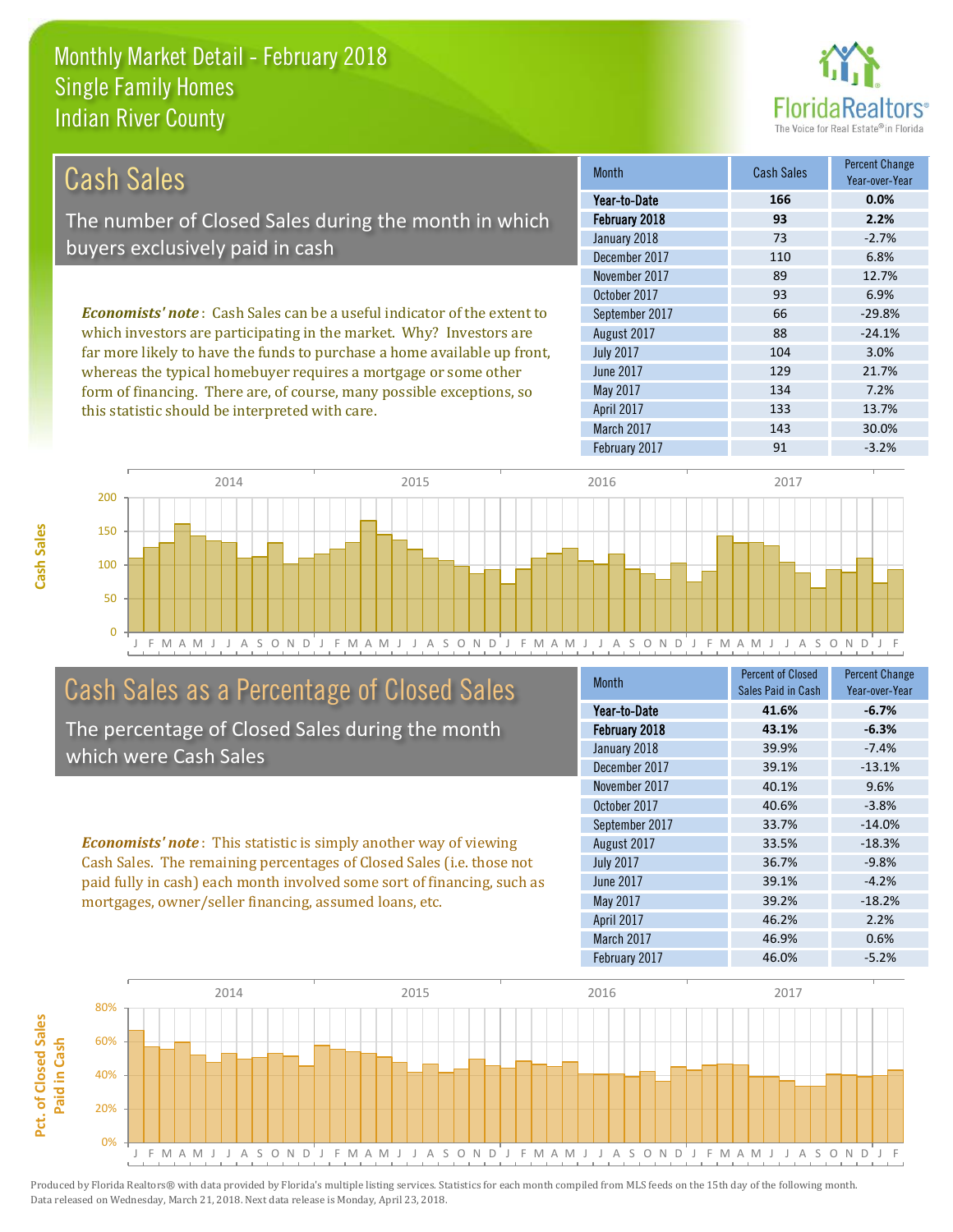the types of homes that sell can change over time.



| <b>Median Sale Price</b>                                                  | <b>Month</b>     | <b>Median Sale Price</b> | <b>Percent Change</b><br>Year-over-Year |
|---------------------------------------------------------------------------|------------------|--------------------------|-----------------------------------------|
|                                                                           | Year-to-Date     | \$240,000                | 12.9%                                   |
| The median sale price reported for the month (i.e. 50%                    | February 2018    | \$242,450                | 12.0%                                   |
|                                                                           | January 2018     | \$229,000                | 9.0%                                    |
| of sales were above and 50% of sales were below)                          | December 2017    | \$240,000                | 17.1%                                   |
|                                                                           | November 2017    | \$218,950                | $-0.2%$                                 |
| <b>Economists' note:</b> Median Sale Price is our preferred summary       | October 2017     | \$221,170                | 16.4%                                   |
| statistic for price activity because, unlike Average Sale Price, Median   | September 2017   | \$229,950                | 23.7%                                   |
| Sale Price is not sensitive to high sale prices for small numbers of      | August 2017      | \$236,000                | 18.2%                                   |
| homes that may not be characteristic of the market area. Keep in mind     | <b>July 2017</b> | \$231,263                | 10.1%                                   |
| that median price trends over time are not always solely caused by        | June 2017        | \$235,000                | 10.3%                                   |
| changes in the general value of local real estate. Median sale price only | May 2017         | \$234,950                | 10.8%                                   |
| reflects the values of the homes that sold each month, and the mix of     | April 2017       | \$222,500                | 11.5%                                   |



# Average Sale Price

The average sale price reported for the month (i.e. total sales in dollars divided by the number of sales)

*Economists' note* : Usually, we prefer Median Sale Price over Average Sale Price as a summary statistic for home prices. However, Average Sale Price does have its uses—particularly when it is analyzed alongside the Median Sale Price. For one, the relative difference between the two statistics can provide some insight into the market for higher-end homes in an area.

| <b>Month</b>     | <b>Average Sale Price</b> | <b>Percent Change</b><br>Year-over-Year |
|------------------|---------------------------|-----------------------------------------|
| Year-to-Date     | \$347,103                 | 13.7%                                   |
| February 2018    | \$371,669                 | 30.8%                                   |
| January 2018     | \$318,106                 | $-3.4%$                                 |
| December 2017    | \$324,810                 | 17.0%                                   |
| November 2017    | \$273,937                 | $-5.4%$                                 |
| October 2017     | \$326,449                 | 19.8%                                   |
| September 2017   | \$326,359                 | 31.7%                                   |
| August 2017      | \$369,844                 | 40.7%                                   |
| <b>July 2017</b> | \$395,308                 | 36.1%                                   |
| June 2017        | \$316,200                 | $-10.9%$                                |
| <b>May 2017</b>  | \$324,465                 | $-14.3%$                                |
| April 2017       | \$417,812                 | 31.7%                                   |
| March 2017       | \$313,224                 | 15.7%                                   |
| February 2017    | \$284,244                 | $-14.8%$                                |

March 2017 **\$222,900** 17.7% February 2017 **\$216,500** 12.9%



Produced by Florida Realtors® with data provided by Florida's multiple listing services. Statistics for each month compiled from MLS feeds on the 15th day of the following month. Data released on Wednesday, March 21, 2018. Next data release is Monday, April 23, 2018.

**Average Sale Price**

**Average Sale Price**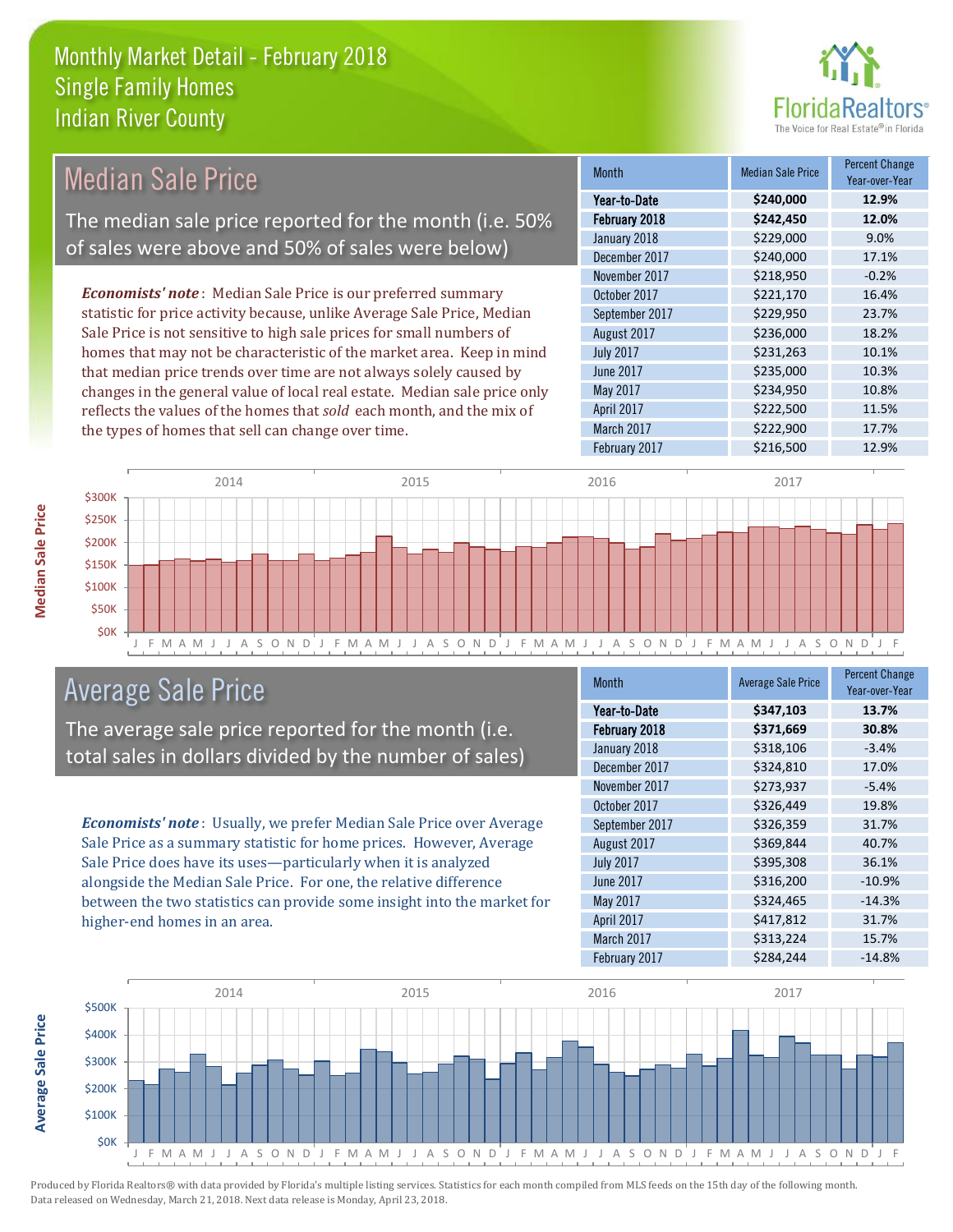

# Dollar Volume

The sum of the sale prices for all sales which closed during the month

*Economists' note* : Dollar Volume is simply the sum of all sale prices in a given time period, and can quickly be calculated by multiplying Closed Sales by Average Sale Price. It is a strong indicator of the health of the real estate industry in a market, and is of particular interest to real estate professionals, investors, analysts, and government agencies. Potential home sellers and home buyers, on the other hand, will likely be better served by paying attention to trends in the two components of Dollar Volume (i.e. sales and prices) individually.

| <b>Month</b>     | <b>Dollar Volume</b> | Percent Change<br>Year-over-Year |
|------------------|----------------------|----------------------------------|
| Year-to-Date     | \$138.5 Million      | 22.0%                            |
| February 2018    | \$80.3 Million       | 42.6%                            |
| January 2018     | \$58.2 Million       | 1.6%                             |
| December 2017    | \$91.3 Million       | 43.6%                            |
| November 2017    | \$60.8 Million       | $-2.8%$                          |
| October 2017     | \$74.8 Million       | 33.2%                            |
| September 2017   | \$64.0 Million       | 7.6%                             |
| August 2017      | \$97.3 Million       | 30.8%                            |
| <b>July 2017</b> | \$111.9 Million      | 55.3%                            |
| <b>June 2017</b> | \$104.3 Million      | 13.1%                            |
| May 2017         | \$111.0 Million      | 12.3%                            |
| April 2017       | \$120.3 Million      | 46.4%                            |
| March 2017       | \$95.5 Million       | 49.6%                            |
| February 2017    | \$56.3 Million       | $-13.0%$                         |



## Median Percent of Original List Price Received

The median of the sale price (as a percentage of the original list price) across all properties selling during the month

*Economists' note* : The Median Percent of Original List Price Received is useful as an indicator of market recovery, since it typically rises as buyers realize that the market may be moving away from them and they need to match the selling price (or better it) in order to get a contract on the house. This is usually the last measure to indicate a market has shifted from down to up, so it is what we would call a *lagging* indicator.

| <b>Month</b>     | Med. Pct. of Orig.         | <b>Percent Change</b> |  |
|------------------|----------------------------|-----------------------|--|
|                  | <b>List Price Received</b> | Year-over-Year        |  |
| Year-to-Date     | 95.8%                      | 0.3%                  |  |
| February 2018    | 95.8%                      | 0.2%                  |  |
| January 2018     | 95.8%                      | 0.3%                  |  |
| December 2017    | 96.0%                      | 0.5%                  |  |
| November 2017    | 95.2%                      | 0.0%                  |  |
| October 2017     | 95.2%                      | $-0.8%$               |  |
| September 2017   | 95.5%                      | 0.0%                  |  |
| August 2017      | 96.1%                      | 1.2%                  |  |
| <b>July 2017</b> | 96.3%                      | 1.0%                  |  |
| June 2017        | 95.4%                      | 0.6%                  |  |
| May 2017         | 94.6%                      | 0.0%                  |  |
| April 2017       | 94.5%                      | 0.2%                  |  |
| March 2017       | 95.9%                      | 0.8%                  |  |
| February 2017    | 95.6%                      | 1.0%                  |  |



Produced by Florida Realtors® with data provided by Florida's multiple listing services. Statistics for each month compiled from MLS feeds on the 15th day of the following month. Data released on Wednesday, March 21, 2018. Next data release is Monday, April 23, 2018.

**Med. Pct. of Orig.** 

Med. Pct. of Orig.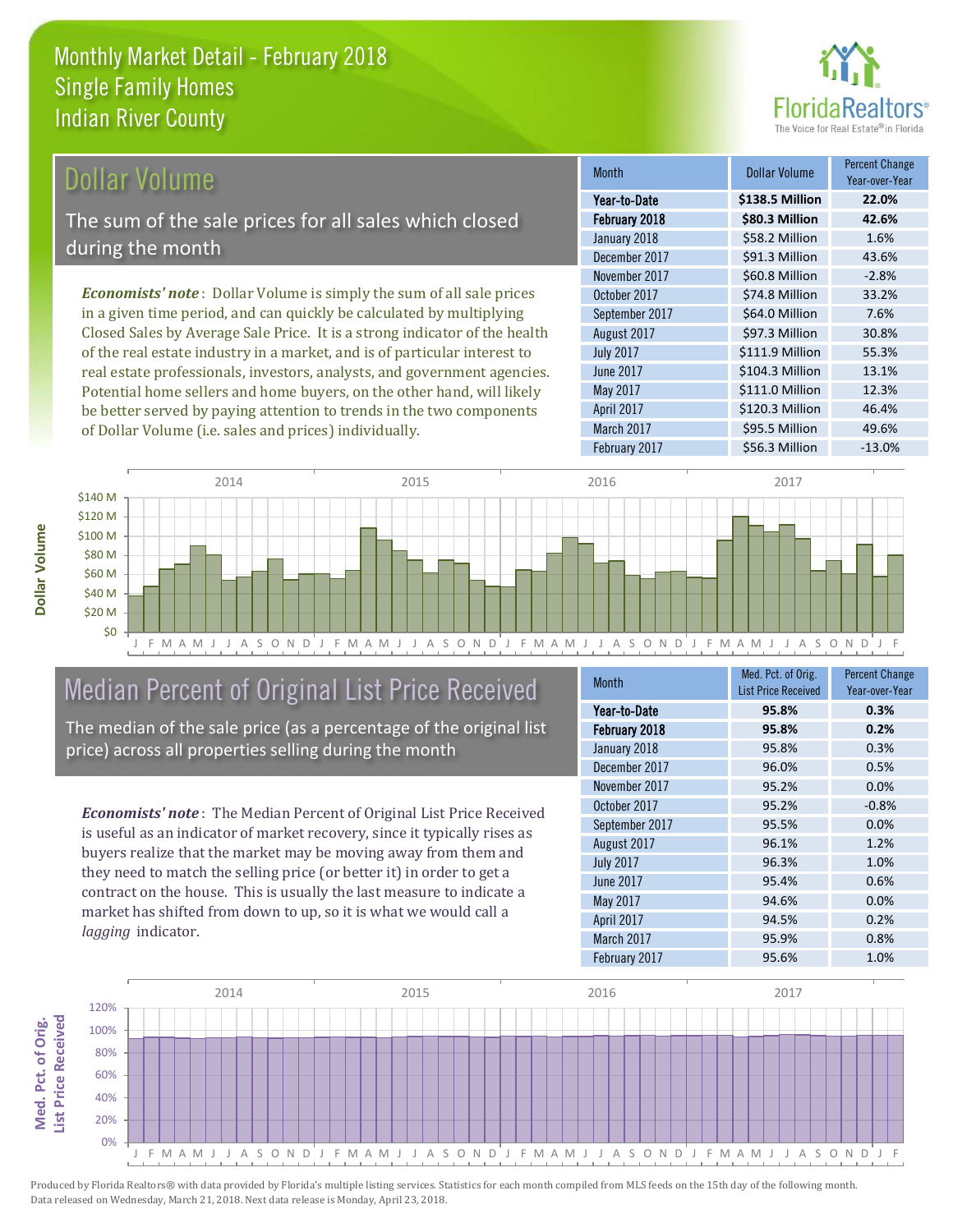

#### 45 Days 15.4% November 2017 40 Days -13.0% Month Month Median Time to Contract Percent Change Year-over-Year February 2018 **46 Days -17.9%** Year-to-Date **46 Days 4.5%** January 2018 45 Days 15.4% December 2017 August 2017 **47 Days 0.0%** October 2017 55 Days 44.7% September 2017 55 Days 34.1% *Economists' note* : Like Time to Sale, Time to Contract is a measure of the length of the home selling process calculated for sales which closed during the month. The difference is that Time to Contract measures Median Time to Contract The median number of days between the listing date and contract date for all Closed Sales during the month

the number of days between the initial listing of a property and the signing of the contract which eventually led to the closing of the sale. When the gap between Median Time to Contract and Median Time to Sale grows, it is usually a sign of longer closing times and/or declining numbers of cash sales.

|                  | contract | rear-over-rear |
|------------------|----------|----------------|
| Year-to-Date     | 46 Days  | 4.5%           |
| February 2018    | 46 Days  | $-17.9%$       |
| January 2018     | 45 Days  | 15.4%          |
| December 2017    | 45 Days  | 15.4%          |
| November 2017    | 40 Days  | $-13.0%$       |
| October 2017     | 55 Days  | 44.7%          |
| September 2017   | 55 Days  | 34.1%          |
| August 2017      | 47 Days  | 0.0%           |
| <b>July 2017</b> | 47 Days  | $-2.1%$        |
| <b>June 2017</b> | 49 Days  | 0.0%           |
| May 2017         | 55 Days  | 0.0%           |
| April 2017       | 47 Days  | 14.6%          |
| March 2017       | 49 Days  | 2.1%           |
| February 2017    | 56 Days  | $-5.1%$        |





# Median Time to Sale

The median number of days between the listing date and closing date for all Closed Sales during the month

*Economists' note* : Time to Sale is a measure of the length of the home selling process, calculated as the number of days between the initial listing of a property and the closing of the sale. *Median* Time to Sale is the amount of time the "middle" property selling this month was on the market. That is, 50% of homes selling this month took *less* time to sell, and 50% of homes took *more* time to sell. Median Time to Sale gives a more accurate picture than Average Time to Sale, which can be skewed upward by small numbers of properties taking an abnormally long time to sell.

| <b>Month</b>     | <b>Median Time to Sale</b> | <b>Percent Change</b><br>Year-over-Year |
|------------------|----------------------------|-----------------------------------------|
| Year-to-Date     | 91 Days                    | 7.1%                                    |
| February 2018    | 91 Days                    | $-2.2%$                                 |
| January 2018     | 89 Days                    | 8.5%                                    |
| December 2017    | 97 Days                    | 11.5%                                   |
| November 2017    | 89 Days                    | $-5.3%$                                 |
| October 2017     | 106 Days                   | 34.2%                                   |
| September 2017   | 107 Days                   | 17.6%                                   |
| August 2017      | 84 Days                    | $-14.3%$                                |
| <b>July 2017</b> | 91 Days                    | $-5.2%$                                 |
| June 2017        | 91 Days                    | $-8.1%$                                 |
| May 2017         | 105 Days                   | 5.0%                                    |
| April 2017       | 92 Days                    | 5.7%                                    |
| March 2017       | 93 Days                    | $-4.1%$                                 |
| February 2017    | 93 Days                    | $-15.5%$                                |

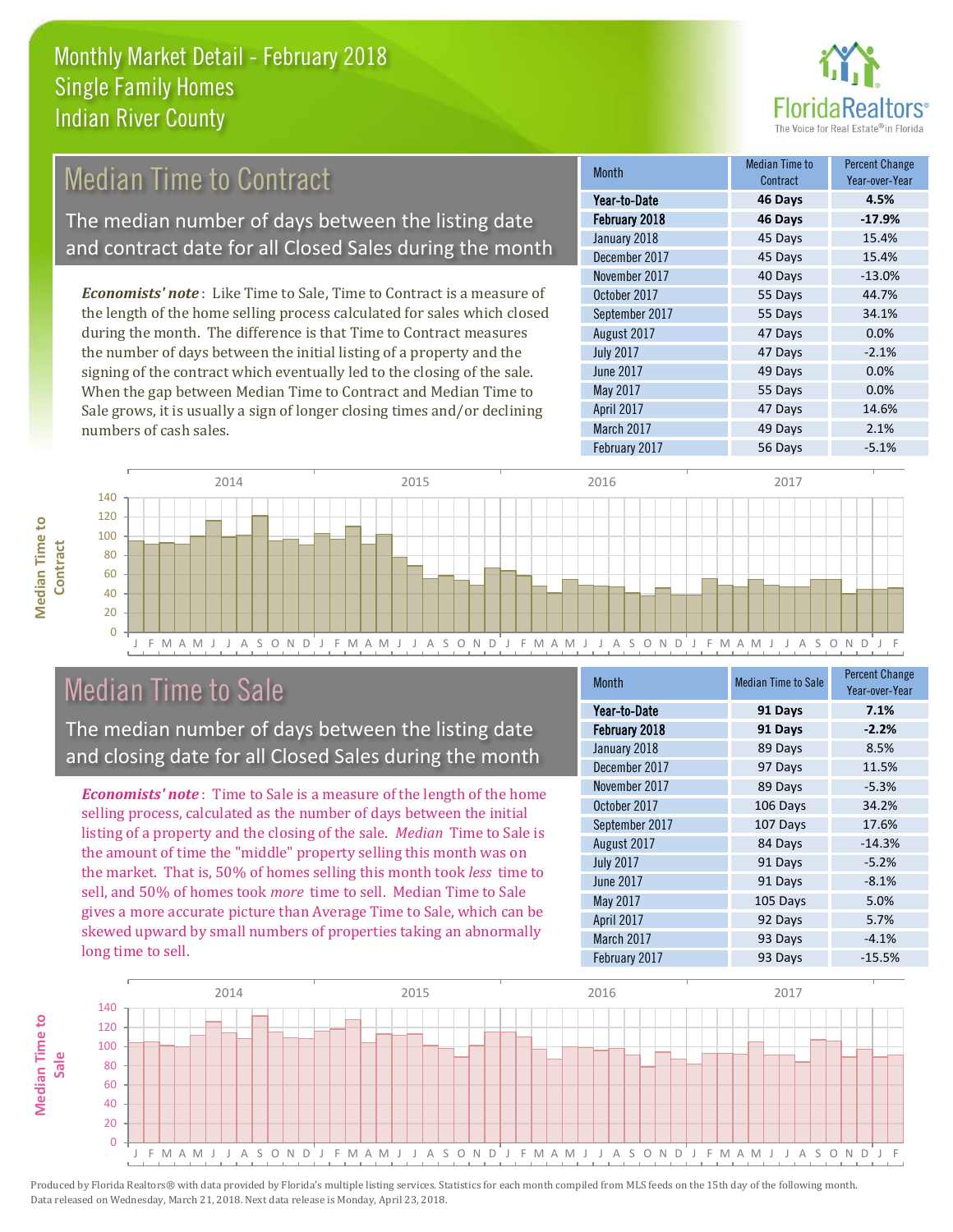

| <b>New Pending Sales</b>                                                       | <b>Month</b>     | <b>New Pending Sales</b> | <b>Percent Change</b><br>Year-over-Year |
|--------------------------------------------------------------------------------|------------------|--------------------------|-----------------------------------------|
|                                                                                | Year-to-Date     | 624                      | $-2.3%$                                 |
| The number of listed properties that went under                                | February 2018    | 313                      | $-9.5%$                                 |
|                                                                                | January 2018     | 311                      | 6.1%                                    |
| contract during the month                                                      | December 2017    | 198                      | $-2.0%$                                 |
|                                                                                | November 2017    | 269                      | 17.5%                                   |
| <b>Economists' note</b> : Because of the typical length of time it takes for a | October 2017     | 279                      | 20.8%                                   |
| sale to close, economists consider Pending Sales to be a decent                | September 2017   | 152                      | $-43.5%$                                |
| indicator of potential future Closed Sales. It is important to bear in         | August 2017      | 274                      | 2.2%                                    |
| mind, however, that not all Pending Sales will be closed successfully.         | <b>July 2017</b> | 289                      | 14.2%                                   |
| So, the effectiveness of Pending Sales as a future indicator of Closed         | June 2017        | 327                      | 9.4%                                    |
| Sales is susceptible to changes in market conditions such as the               | May 2017         | 321                      | 16.7%                                   |



# New Listings

distressed properties for sale.

The number of properties put onto the market during the month

availability of financing for homebuyers and the inventory of

*Economists' note* : New Listings tend to rise in delayed response to increasing prices, so they are often seen as a lagging indicator of market health. As prices rise, potential sellers raise their estimations of value—and in the most recent cycle, rising prices have freed up many potential sellers who were previously underwater on their mortgages. Note that in our calculations, we take care to not include properties that were recently taken off the market and quickly relisted, since these are not really *new* listings.

| Month            | <b>New Listings</b> | <b>Percent Change</b><br>Year-over-Year |
|------------------|---------------------|-----------------------------------------|
| Year-to-Date     | 943                 | 9.3%                                    |
| February 2018    | 458                 | 3.4%                                    |
| January 2018     | 485                 | 15.5%                                   |
| December 2017    | 245                 | $-5.8%$                                 |
| November 2017    | 339                 | $-3.1%$                                 |
| October 2017     | 342                 | 16.7%                                   |
| September 2017   | 177                 | $-40.6%$                                |
| August 2017      | 307                 | $-6.4%$                                 |
| <b>July 2017</b> | 306                 | 8.1%                                    |
| June 2017        | 346                 | 25.8%                                   |
| May 2017         | 380                 | 23.8%                                   |
| April 2017       | 334                 | 2.5%                                    |
| March 2017       | 373                 | $-7.0%$                                 |
| February 2017    | 443                 | 10.2%                                   |

April 2017 **333** 13.3% March 2017 **13.6%** 13.6%



Produced by Florida Realtors® with data provided by Florida's multiple listing services. Statistics for each month compiled from MLS feeds on the 15th day of the following month. Data released on Wednesday, March 21, 2018. Next data release is Monday, April 23, 2018.

**New Listings**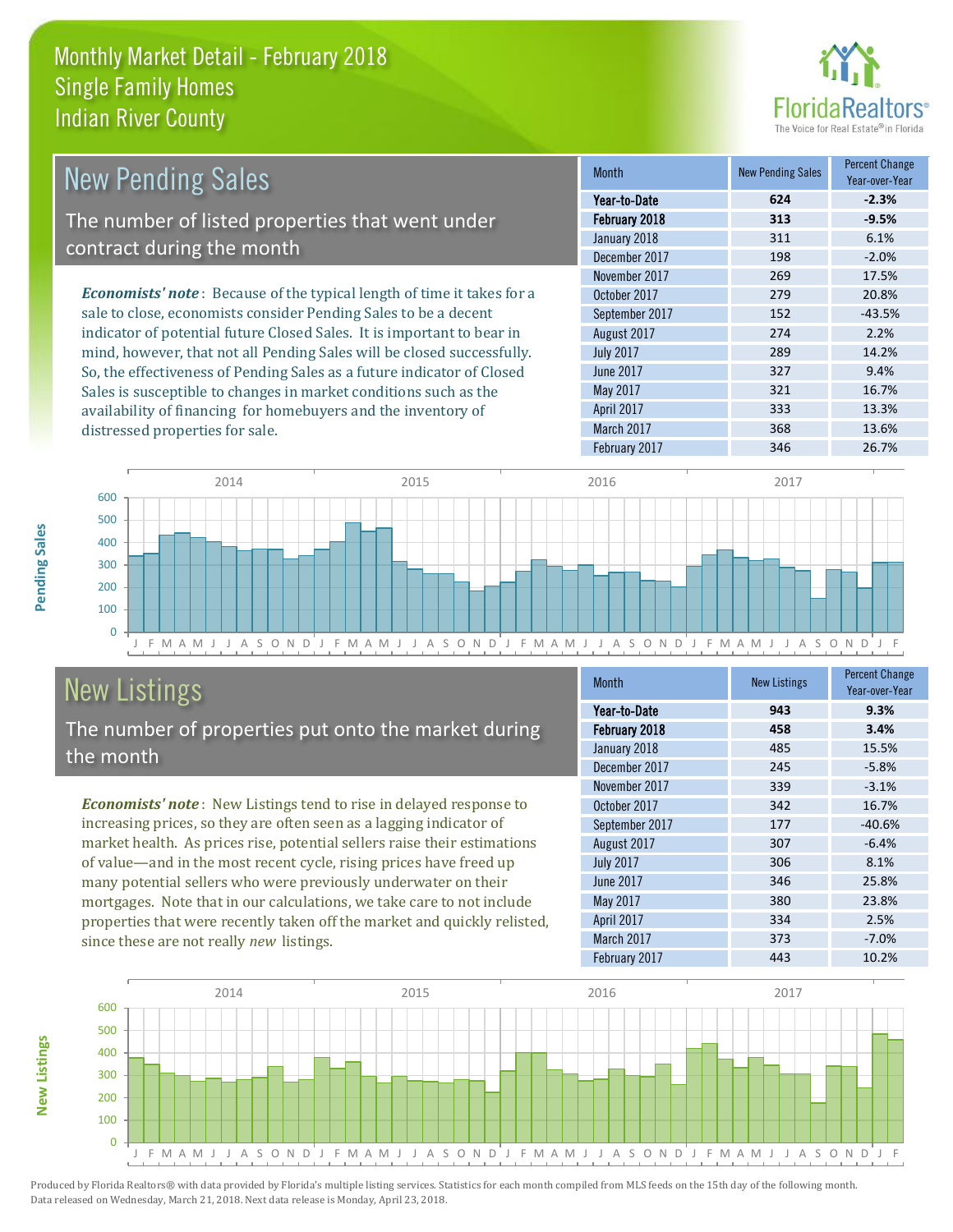

| <b>Inventory (Active Listings)</b><br>The number of property listings active at the end of<br>the month |  |                                                                              |  |
|---------------------------------------------------------------------------------------------------------|--|------------------------------------------------------------------------------|--|
|                                                                                                         |  | <b>Economists' note</b> : There are a number of ways to define and calculate |  |
|                                                                                                         |  |                                                                              |  |

Inventory. Our method is to simply count the number of active listings on the last day of the month, and hold this number to compare with the same month the following year. Inventory rises when New Listings are outpacing the number of listings that go off-market (regardless of whether they actually sell). Likewise, it falls when New Listings aren't keeping up with the rate at which homes are going off-market.

| <b>Month</b>             | Inventory | <b>Percent Change</b><br>Year-over-Year |
|--------------------------|-----------|-----------------------------------------|
| <b>YTD (Monthly Avg)</b> | 1,441     | $-1.7%$                                 |
| February 2018            | 1,489     | 3.1%                                    |
| January 2018             | 1,393     | $-6.3%$                                 |
| December 2017            | 1,176     | $-3.7%$                                 |
| November 2017            | 1,212     | $-4.3%$                                 |
| October 2017             | 1,214     | 5.2%                                    |
| September 2017           | 1,148     | 3.1%                                    |
| August 2017              | 1,166     | 0.2%                                    |
| <b>July 2017</b>         | 1,247     | 13.0%                                   |
| <b>June 2017</b>         | 1,237     | 7.4%                                    |
| May 2017                 | 1,338     | 5.4%                                    |
| April 2017               | 1,292     | $-2.0%$                                 |
| March 2017               | 1,333     | $-5.7%$                                 |
| February 2017            | 1.444     | $-0.1%$                                 |



# Months Supply of Inventory

An estimate of the number of months it will take to deplete the current Inventory given recent sales rates

*Economists' note* : MSI is a useful indicator of market conditions. The benchmark for a balanced market (favoring neither buyer nor seller) is 5.5 months of inventory. Anything higher is traditionally a buyers' market, and anything lower is a sellers' market. There is no single accepted way of calculating MSI. A common method is to divide current Inventory by the most recent month's Closed Sales count, but this count is a usually poor predictor of future Closed Sales due to seasonal cycles. To eliminate seasonal effects, we use the 12-month average of monthly Closed Sales instead.

| Month                    | <b>Months Supply</b> | <b>Percent Change</b><br>Year-over-Year |
|--------------------------|----------------------|-----------------------------------------|
| <b>YTD (Monthly Avg)</b> | 5.6                  | $-11.1%$                                |
| February 2018            | 5.7                  | $-8.1%$                                 |
| January 2018             | 5.4                  | $-15.6%$                                |
| December 2017            | 4.5                  | $-13.5%$                                |
| November 2017            | 4.8                  | $-12.7%$                                |
| October 2017             | 4.8                  | $-5.9%$                                 |
| September 2017           | 4.5                  | $-8.2%$                                 |
| August 2017              | 4.6                  | $-9.8%$                                 |
| <b>July 2017</b>         | 4.8                  | $-2.0%$                                 |
| <b>June 2017</b>         | 4.9                  | $-2.0%$                                 |
| May 2017                 | 5.4                  | $-1.8%$                                 |
| April 2017               | 5.3                  | $-5.4%$                                 |
| March 2017               | 5.6                  | $-5.1%$                                 |
| February 2017            | 6.2                  | 3.3%                                    |

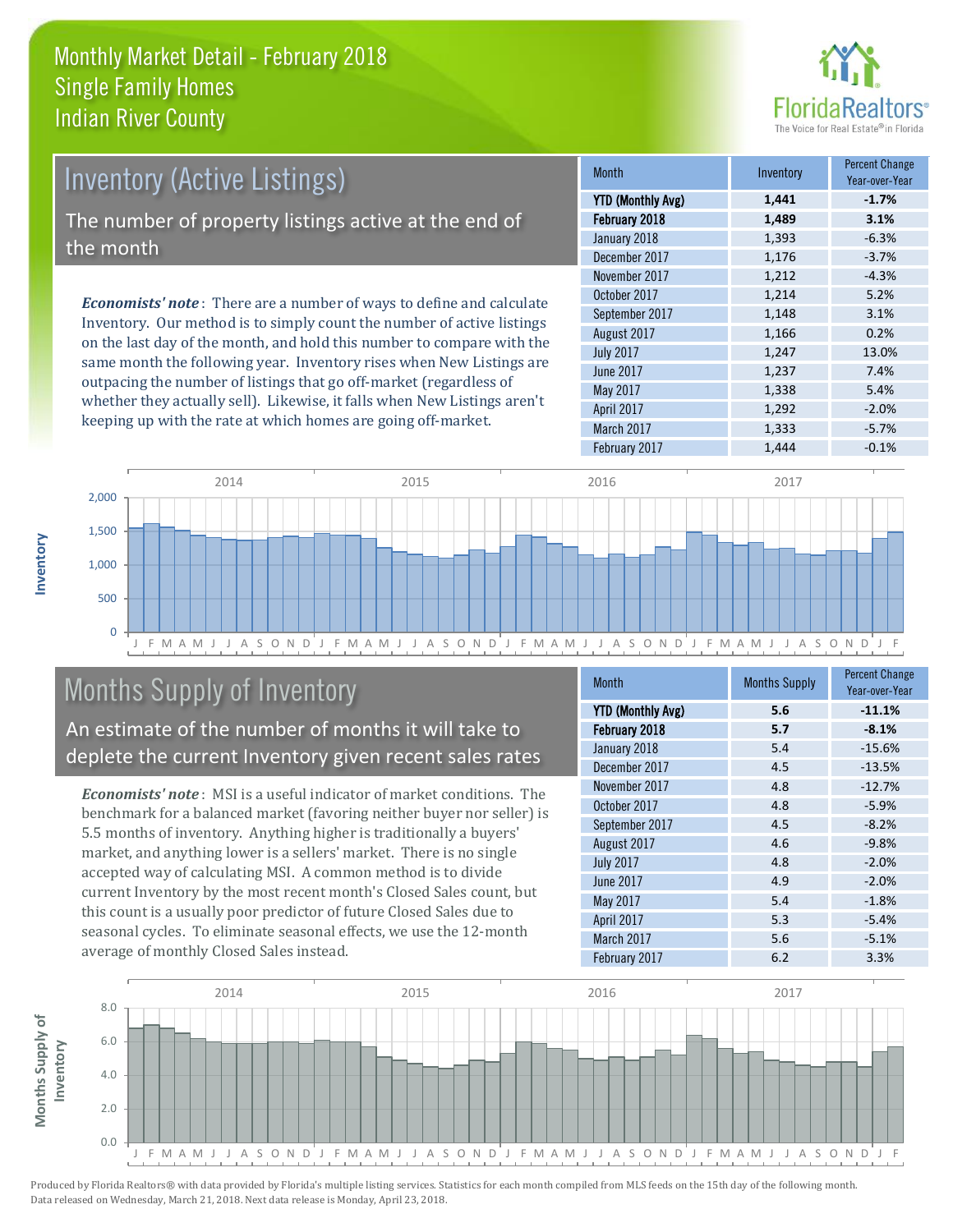

# Closed Sales by Sale Price

The number of sales transactions which closed during the month

*Economists' note:* Closed Sales are one of the simplest—yet most important—indicators for the residential real estate market. When comparing Closed Sales across markets of different sizes, we recommend comparing the percent changes in sales rather than the number of sales. Closed Sales (and many other market metrics) are affected by seasonal cycles, so actual trends are more accurately represented by year-over-year changes (i.e. comparing a month's sales to the amount of sales in the same month in the previous year), rather than changes from one month to the next.





#### Median Time to Contract by Sale Price The median number of days between the listing date and contract date for all Closed Sales during the month

*Economists' note* : Like Time to Sale, Time to Contract is a measure of the length of the home selling process calculated for sales which closed during the month. The difference is that Time to Contract measures the number of days between the initial listing of a property and the signing of the contract which eventually led to the closing of the sale. When the gap between Median Time to Contract and Median Time to Sale grows, it is usually a sign of longer closing times and/or declining numbers of cash sales.

| Sale Price            | <b>Median Time to</b><br>Contract | <b>Percent Change</b><br>Year-over-Year |
|-----------------------|-----------------------------------|-----------------------------------------|
| Less than \$50,000    | 4 Days                            | $-96.4%$                                |
| $$50,000 - $99,999$   | 10 Days                           | $-73.0%$                                |
| $$100,000 - $149,999$ | 62 Days                           | 148.0%                                  |
| \$150,000 - \$199,999 | 36 Days                           | 28.6%                                   |
| \$200,000 - \$249,999 | 46 Days                           | 24.3%                                   |
| \$250,000 - \$299,999 | 36 Days                           | $-33.3%$                                |
| \$300,000 - \$399,999 | 38 Days                           | $-77.0%$                                |
| \$400,000 - \$599,999 | 83 Days                           | $-29.7%$                                |
| \$600,000 - \$999,999 | 162 Days                          | 31.7%                                   |
| \$1,000,000 or more   | 222 Days                          | $-72.6%$                                |



Produced by Florida Realtors® with data provided by Florida's multiple listing services. Statistics for each month compiled from MLS feeds on the 15th day of the following month. Data released on Wednesday, March 21, 2018. Next data release is Monday, April 23, 2018.

**Median Time to Contract Median Time to Contract**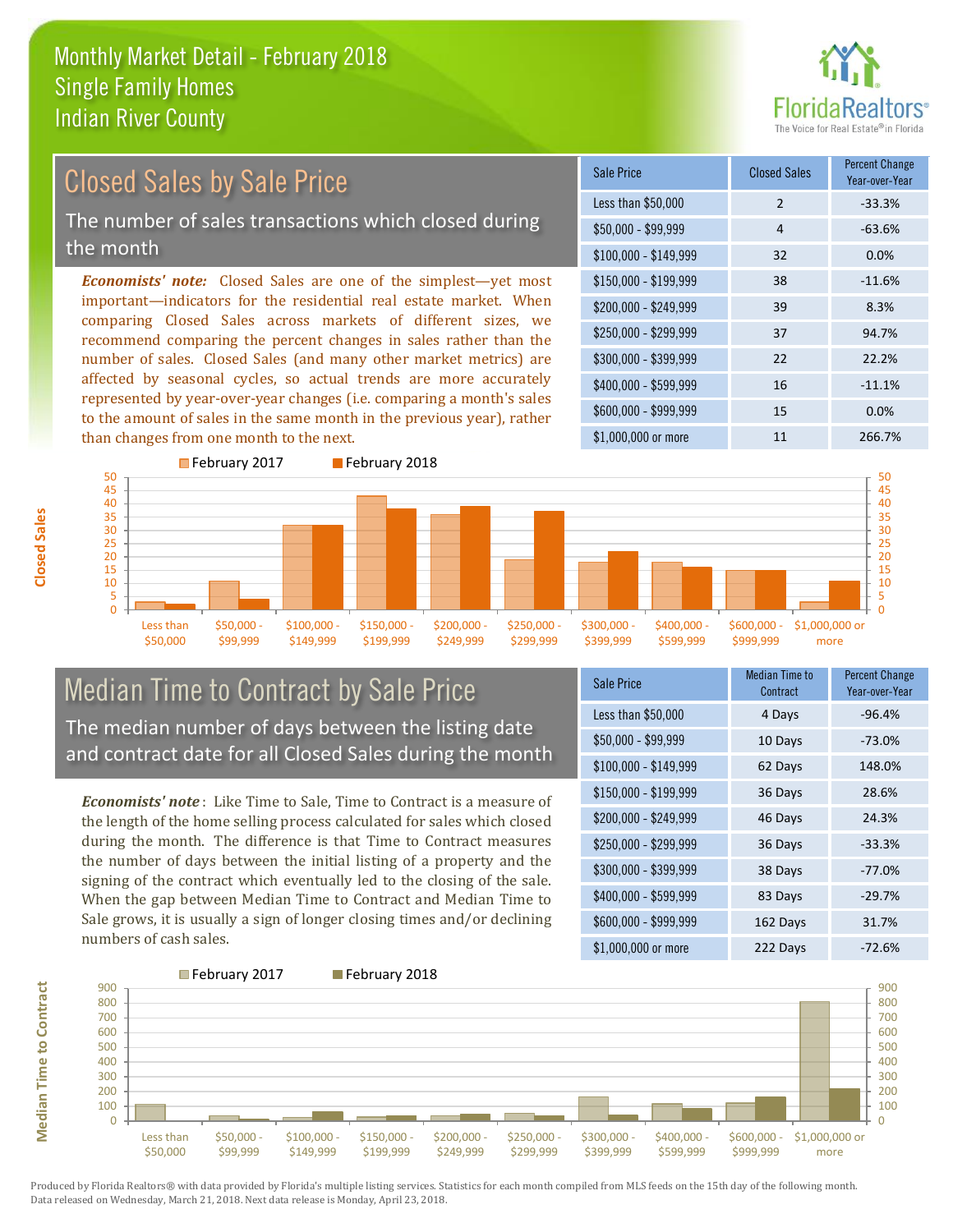

# New Listings by Initial Listing Price The number of properties put onto the market during

the month

*Economists' note:* New Listings tend to rise in delayed response to increasing prices, so they are often seen as a lagging indicator of market health. As prices rise, potential sellers raise their estimations of value—and in the most recent cycle, rising prices have freed up many potential sellers who were previously underwater on their mortgages. Note that in our calculations, we take care to not include properties that were recently taken off the market and quickly relisted, since these are not really *new* listings.





### Inventory by Current Listing Price The number of property listings active at the end of the month

*Economists' note* : There are a number of ways to define and calculate Inventory. Our method is to simply count the number of active listings on the last day of the month, and hold this number to compare with the same month the following year. Inventory rises when New Listings are outpacing the number of listings that go off-market (regardless of whether they actually sell). Likewise, it falls when New Listings aren't keeping up with the rate at which homes are going off-market.

| <b>Current Listing Price</b> | Inventory | <b>Percent Change</b><br>Year-over-Year |
|------------------------------|-----------|-----------------------------------------|
| Less than \$50,000           | 0         | $-100.0%$                               |
| $$50,000 - $99,999$          | 13        | $-59.4%$                                |
| $$100,000 - $149,999$        | 68        | $-15.0%$                                |
| $$150,000 - $199,999$        | 129       | $-12.2%$                                |
| \$200,000 - \$249,999        | 192       | 0.5%                                    |
| $$250,000 - $299,999$        | 188       | 29.7%                                   |
| \$300,000 - \$399,999        | 202       | 0.5%                                    |
| \$400,000 - \$599,999        | 231       | 6.5%                                    |
| \$600,000 - \$999,999        | 210       | 7.7%                                    |
| \$1,000,000 or more          | 256       | 8.9%                                    |



Produced by Florida Realtors® with data provided by Florida's multiple listing services. Statistics for each month compiled from MLS feeds on the 15th day of the following month. Data released on Wednesday, March 21, 2018. Next data release is Monday, April 23, 2018.

**Inventory**